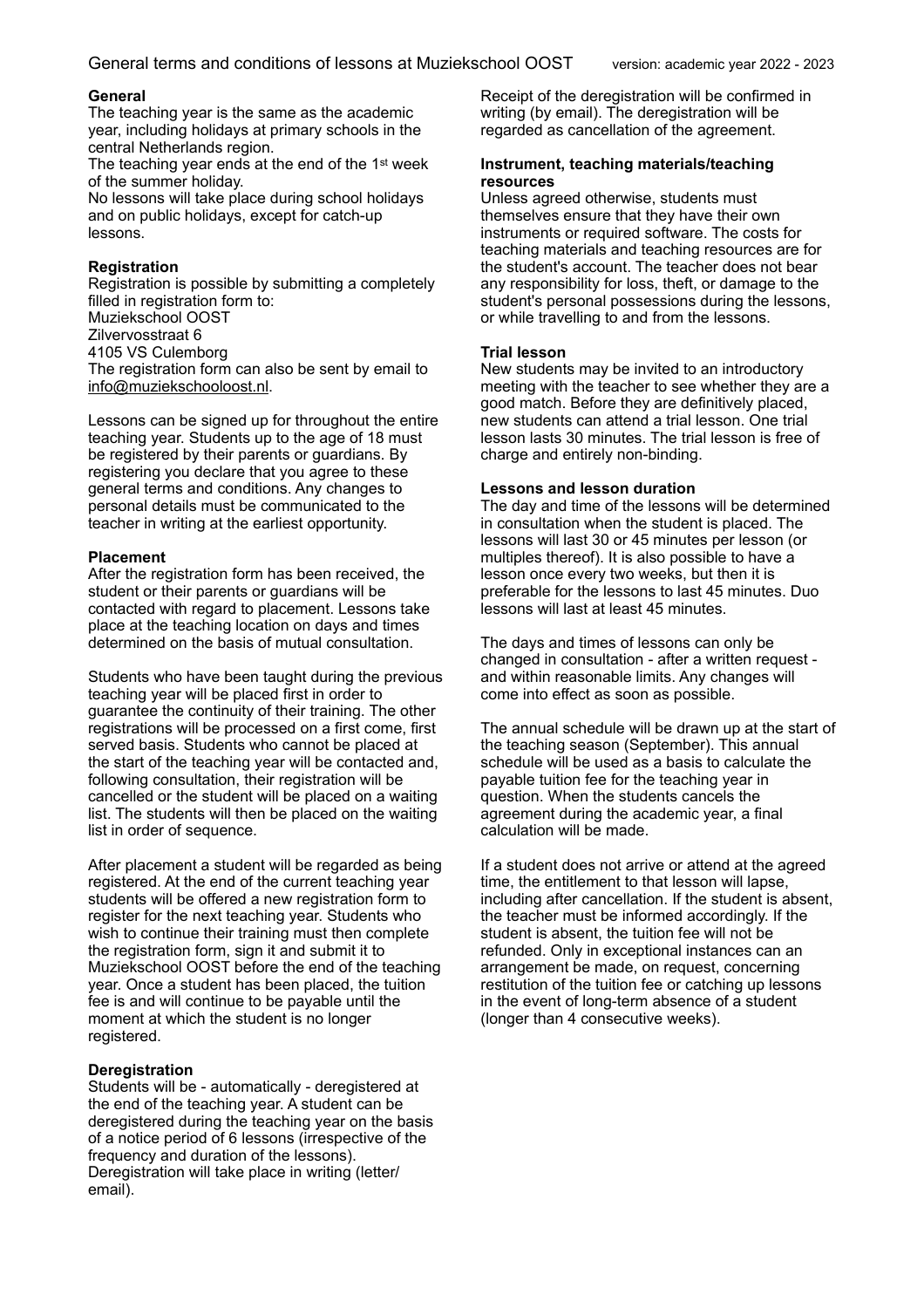## **Absence of the teacher**

Lessons which are cancelled as a consequence of unforeseen circumstances and/or other valid reasons will, as a rule, not be replaced or caught up on. The teacher will try to ensure the continuity of lessons as much as possible and catch up on missed lessons.

If more than two lessons are missed in the teaching year, an attempt will be made to find another time at which the lesson(s) can be caught up on, or a replacement teacher. If this is impossible, the tuition fee will be refunded or settled against a subsequent invoice (with the exception of the above-mentioned two lessons).

In the event of force majeure which makes physical lessons impossible, the teacher and student will revert to the tried and tested alternative of digital lessons. The music school will provide information on when this will be done. Digital lessons will take place via Skype or another suitable medium. The lessons will take place in accordance with the timetable.

## **Tuition fee and payment of the lessons**

The tuition fee for the teaching year in question will be referred to as such on the registration form. Notification of a change to the tuition fee will be given no later than before 15 June of the new teaching year.

The placement of a student will result in a payment obligation in terms of the tuition fee. After the placement an authorisation form will be sent out asking for permission for the payable tuition fee for the teaching year in question to be paid via a continuous direct debit. The tuition fee will be deducted on a monthly basis over a period of 11 months (September to July). The direct debits will be carried out on approximately the 25th of the month. When the students cancels the agreement during the academic year, a final calculation will be made.

If you prefer to do so, the tuition fee can be paid in two instalments. Please indicate this at the bottom of the registration form or send a request to info@muziekschooloost.nl. You will then receive a single invoice after the summer holiday for the period up to the Christmas holiday and a single invoice after Christmas holiday for the period up to the summer holiday.

If the tuition fee is not paid after a payment reminder and demand, a collection agency will be engaged to collect late payments. Any collection costs incurred will be for the party which is responsible for paying the tuition fee.

If the payment obligation is not complied with, or is not complied with on time, the school reserves the right not to give the student any more lessons until the moment at which the amount which is then outstanding (the original invoice amount plus the collection costs) has been paid in full. It will only be possible to catch up on these lessons in consultation with the teacher and only insofar as that is possible in the same teaching year. The tuition fee for lessons which have not taken place

for this reason will not be refunded. The right to set off the tuition fee for the lessons which have not taken place for this reason with other tuition fee amounts which are/will be payable is waived.

New students will be charged with a one-time registration fee of €15,-.

## **VAT levy for adults**

In the case of adults aged 21 and over, 21% VAT will be charged on the tuition fee. Students who reach the age of 21 during the course year (1 August to 31 July) can complete the teaching year without VAT being charged on the tuition fee. Changes to the Turnover Tax Act [Wet op de omzetbelasting] will be included in the tuition fee calculation.

The original Dutch text of these General Terms and Conditions shall prevail over versions published in any other language.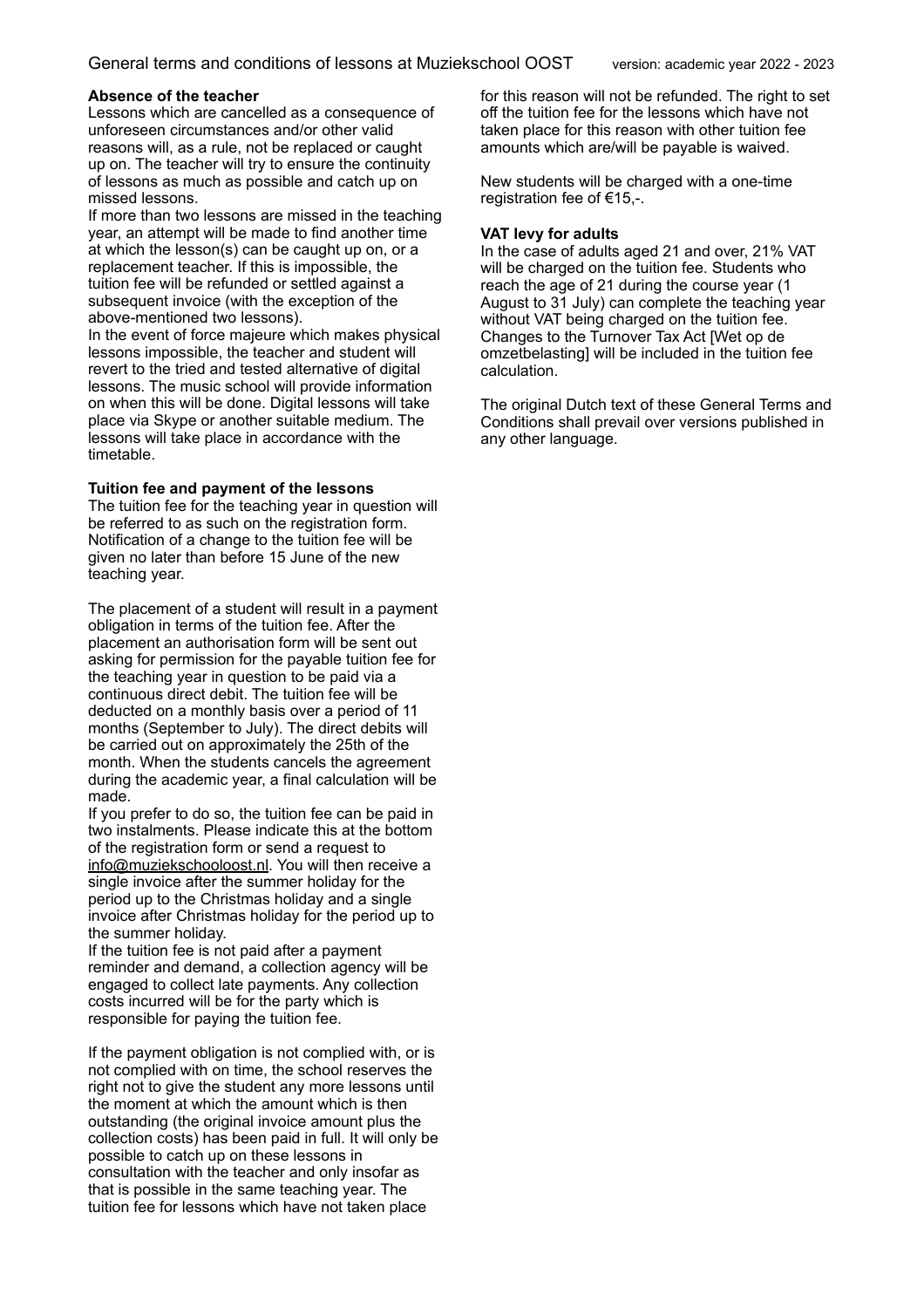# **(RE-)REGISTRATION FORM FOR 2022 - 2023**

# **TUITION FEES PER PERSON PER LESSON**

|                                          | Students aged up to 21 | Students aged 21 and over<br>(incl. 21% VAT)* |
|------------------------------------------|------------------------|-----------------------------------------------|
| 30 minutes private tuition               | € 24.50                | € 29.65                                       |
| 45 minutes private tuition               | € 36.75                | € 44.47                                       |
| 45 minutes in twos (price<br>per person) | € 24.50                | € 29.65                                       |
| 45 minutes group lesson                  | € 13.50                | € 16.34                                       |
| 60 minutes group lesson                  | € 17.00                | € 20.57                                       |

\*Students aged up to 21 are exempt from VAT.

## **STUDENT DETAILS**

| Surname            |  |
|--------------------|--|
| First name         |  |
| Date of birth      |  |
| Address            |  |
| Postcode           |  |
| Place of residence |  |
| Telephone number 1 |  |
| Telephone number 2 |  |
| Mobile telephone   |  |
| Email address      |  |

# **WISHES TO REGISTER FOR THE FOLLOWING LESSON:**

Instrument

**Teacher** 

# **TYPE OF LESSON:**

□ 1 x 30 minute private lesson per week

 $\overline{\Box}$  1 x 45 minute duo lesson

- $\overline{\Box}$  1 x 60 minute group lesson per week
- $\Box$ 1 x 45 minute private lesson per week
- $\Box$ 1 x 45 minute private lesson per 2 week

 $\Box$ Other